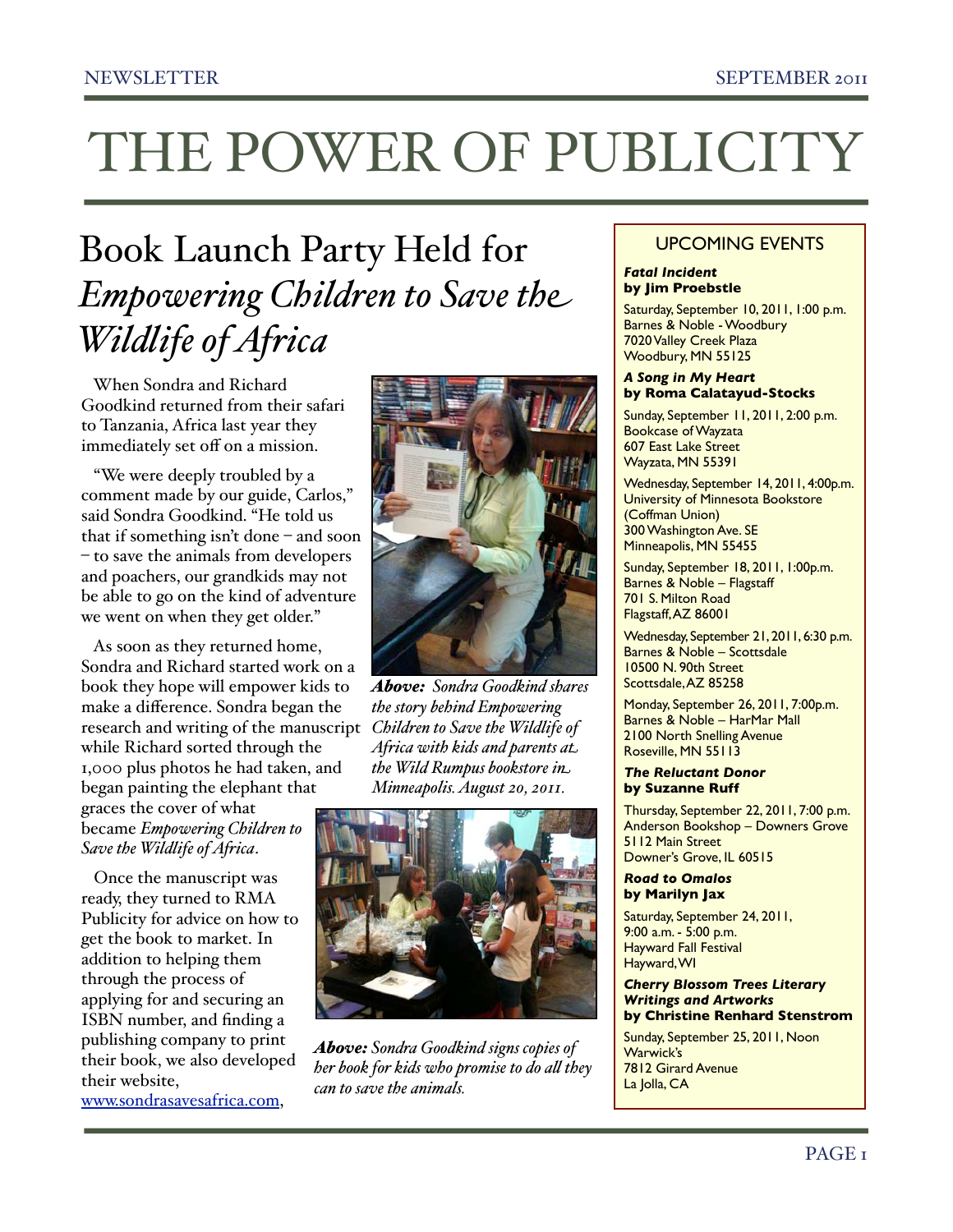#### NEWSLETTER SEPTEMBER 2011



*Above: Sondra Goodkind of St. Louis Park, Minnesota, wrote Empowering Children to Save the Wildlife of Africa. Her husband, Richard, took the photos used in the book and painted the elephant on the cover.*

put together a marketing plan and press kit for the book, and helped set up their launch party at the most appropriate place in town – The Wild Rumpus bookstore in Minneapolis.

 The book launch party was well attended. Sondra told to the children that the future of Africa's incredible creatures is going to be in their hands, and then explained how they can use her book to help save them.

 Thank you very much to the Wild Rumpus for their support!

 *[Empowering](http://www.sondrasavesafrica.com)  [Children to](http://www.sondrasavesafrica.com)  [Save the](http://www.sondrasavesafrica.com)  [Wildlife of](http://www.sondrasavesafrica.com)  [Africa](http://www.sondrasavesafrica.com)* takes readers on an imaginary safari to Tanzania. They join Mrs. Gordon's class as they travel through three of the most



spectacular parks in Tanzania: Lake Manyara National Park, The Serengeti Plain and the Ngorongoro Crater. Along the way readers learn about such animals as the elephant, Cape buffalo, lion, giraffe, leopard and zebra, the threats they are facing and what they can do to help.

#### UPCOMING SEMINARS AND WORKSHOPS FOR AUTHORS



#### Mystery Novelist Marilyn Jax to Lead a Series of Mystery Writer's Workshops in October

Less than a month to go now until The Month of Mystery (October) and Marilyn Jax, author of *Road to Omalos* and *The Find* is gearing up. RMA Publicity arranged for

her to lead Mystery Writer's Workshops for five Twin



**Cities Community** Education programs in October. There is still time



to sign up if you'd like to attend.

Wednesday, October 5, 2011 [Edina Community Education Center](http://communityed.registration.edina.k12.mn.us/course/fall-2011/so-you-want-to-write-a-riveting-mystery) Edina, Minnesota 6:00 p.m. - 9:00 p.m.

Thursday, October 6, 2011 [Minnetonka Community Education Center](http://www.minnetonkacommunityed.org/insight/registry/classinfo.asp?courseID=40877&catID=) Minnetonka, Minnesota 6:00 p.m. - 9:00 p.m.

Wednesday, October 12, 2011 [Osseo Community Education Center](http://district279.org/services/CommunityEducation/AdultPrograms/) Osseo, Minnesota 6:00 p.m. - 9:00 p.m.

Wednesday, October 19, 2011 [Wayzata Community Education Center](http://www.wayzata.k12.mn.us/Page/6363) Wayzata, Minnesota 6:00 p.m. - 9:00 p.m.

Wednesday, October 26, 2011 [St. Louis Park Community Education Center](http://www.slpcommunityed.org/insight/registry/classinfo.asp?courseID=7896&catID=1402) St. Louis Park, Minnesota 6:00 p.m. - 9:00 p.m.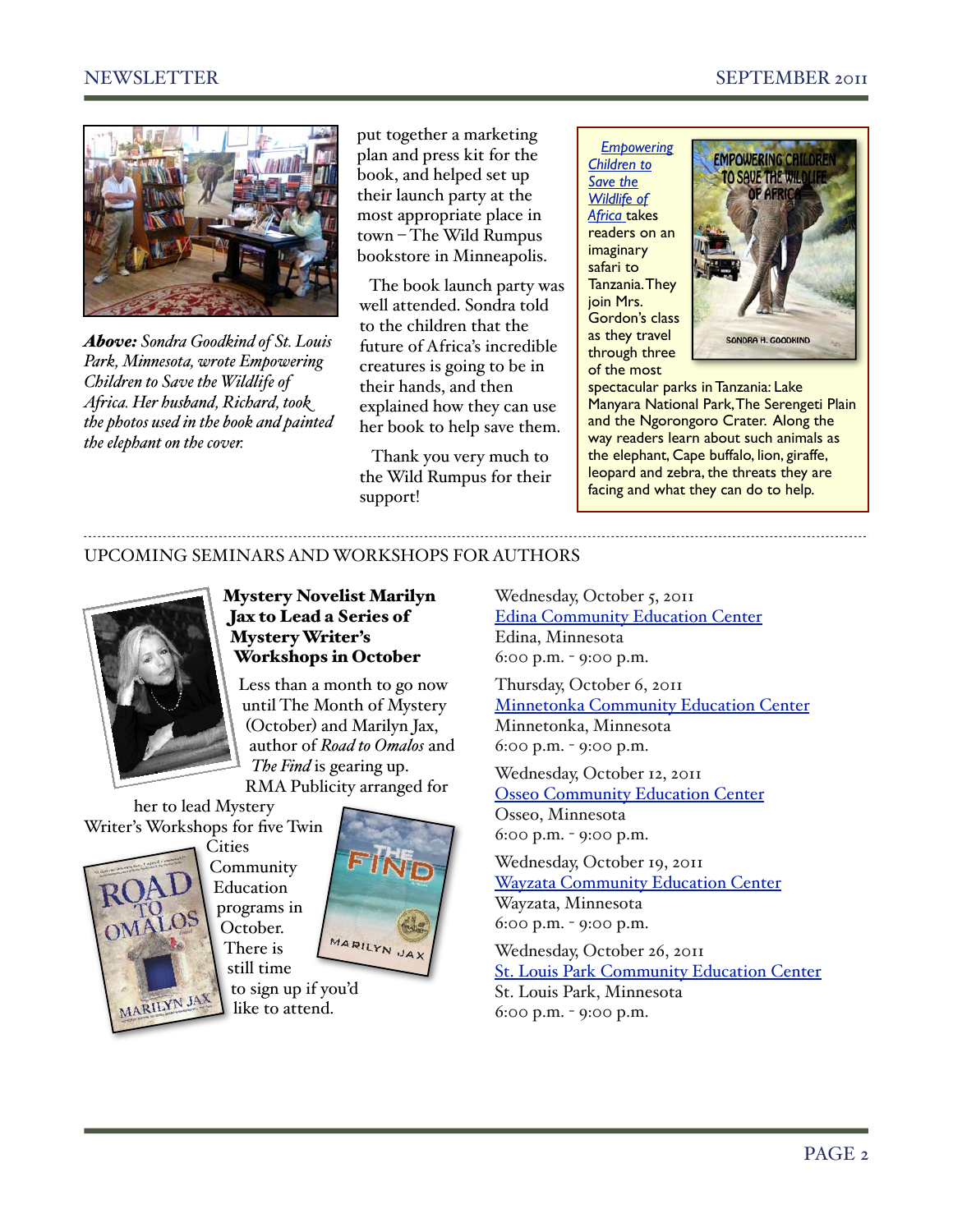#### RMA Publicity to Lead Community Education Classes on Book Marketing in October and November

 RMA Publicity will also be leading a series of community education classes in the coming months. Authors interested in learning the basics about book marketing can sign up for one of the classes being taught by Marketing & PR Consultant/Publicist Rachel M. Anderson this fall. There's still plenty of time to sign up.

#### [How to Market Your Book or Business](http://district279.org/services/CommunityEducation/AdultPrograms/)

Osseo Community Education October 11, 2011 6:00 p.m.  $-$  8:00 p.m. Osseo Education Service Center 11200 93rd Ave. N Maple Grove, MN 55369

#### [How to Market Your Self](http://www.slpcommunityed.org/insight/registry/classinfo.asp?courseID=7897&catID=)-Published Book

St. Louis Park, Minn., Community Education November 7, 2011 7:00 p.m. – 9:00 p.m. Lexox Community Center 6715 Minnetonka Blvd. St. Louis Park, MN 55426

#### AUGUST EVENTS & MEDIA PLACEMENTS

#### Dog Days Westonka

 A great way to increase exposure for your book is to make an appearance at a community event. Authors Colette Nicoletta (*A\$ison Investigates Does Chocolate Milk Come From Brown Cows?*) and Sondra Goodkind (*Empowering Children to Save the Wildlife of Africa*) came in contact with hundreds of animal lovers at Dog Days Westonka in Mound, Minnesota on Saturday, August 13, 2011. They staffed the "Meet the Authors" booth.



#### New Food Addiction Recovery Program Harnesses the Power of Publicity for its Kickoff Event



 See a need, fill a need. That simple message got a lot of attention from media outlets in the Twin Cities in August. RMA Publicity secured media placements about the [COR Retreat,](http://cormn.org/) Hudson businessman

Burt Nordstrand's new food recovery program in Wayzata, on several television and radio stations in the Minneapolis market, and a couple of newspapers as well.

Television FOX 9 News (July 23) KSTP Television (Aug 15) Cable 12 (Aug 16).

Newspaper The Hudson Star Observer (July 28) Lakeshore Weekly News (Aug 8)

Radio WJON-AM St. Cloud (July 28) KWLM-AM Wilmar (July 27)

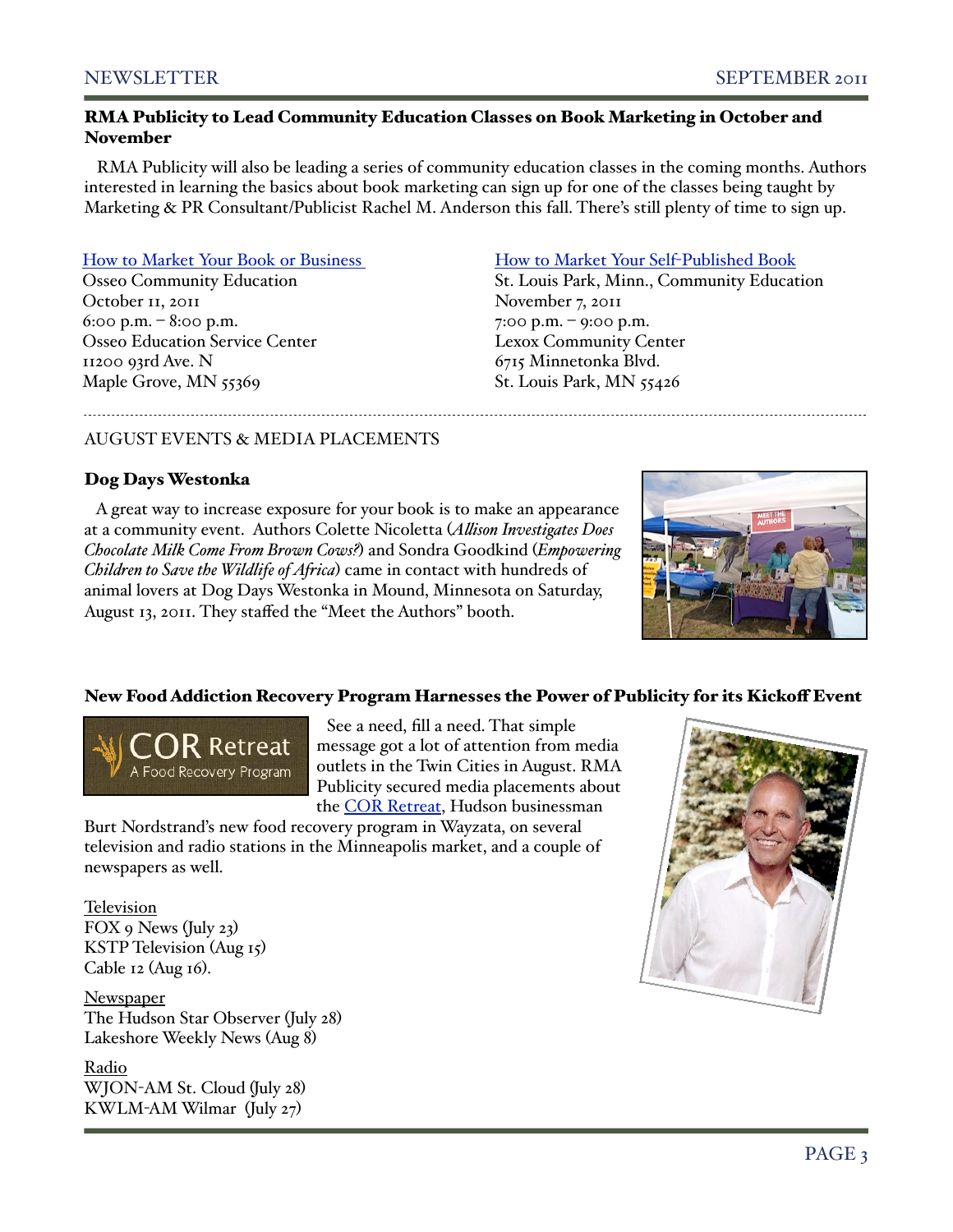#### ALSO IN AUGUST . . .



#### Northwoods Art & Book Festival

 Jim Proebstle, author, *Fatal Incident*, and Marilyn Jax, author, *Road to Omalos*, had tables at the 16th Annual Northwoods Art & Book Festival in Hackensack, Minn. on August 20, 2011. They say there was a great turnout and they both sold lots of books. Congratulations!





 Colette Nicoletta, author, *A\$ison Investigates Does Chocolate Milk Come From Brown Cows*?, sold copies of her book at the Minnesota State Fair's Moo Booth. She also led a story-time at the Barnes & Noble, Apple Valley, and was featured in a story that ran in the Chanhassen Villager newspaper.

 Roma Calatayud-Stocks, author, *A Song in My Heart*, appeared on Impacto Locale, Univision Minneapolis on August 6, 2011, and the FOX 9 Morning News in Minneapolis on August 9, 2011, to talk about her book, *A Song in My Heart*. She also signed copies of her book at an author meet and greet at Barnes & Noble, Apple Valley, Minn., on August 13, 2011.





 A favorable review of *Fatal Incident*, a historical novel by Jim Proebstle, ran on the [BookBitch.com](http://www.bookbitch.com/BOOK%20REVIEWS.htm) website.